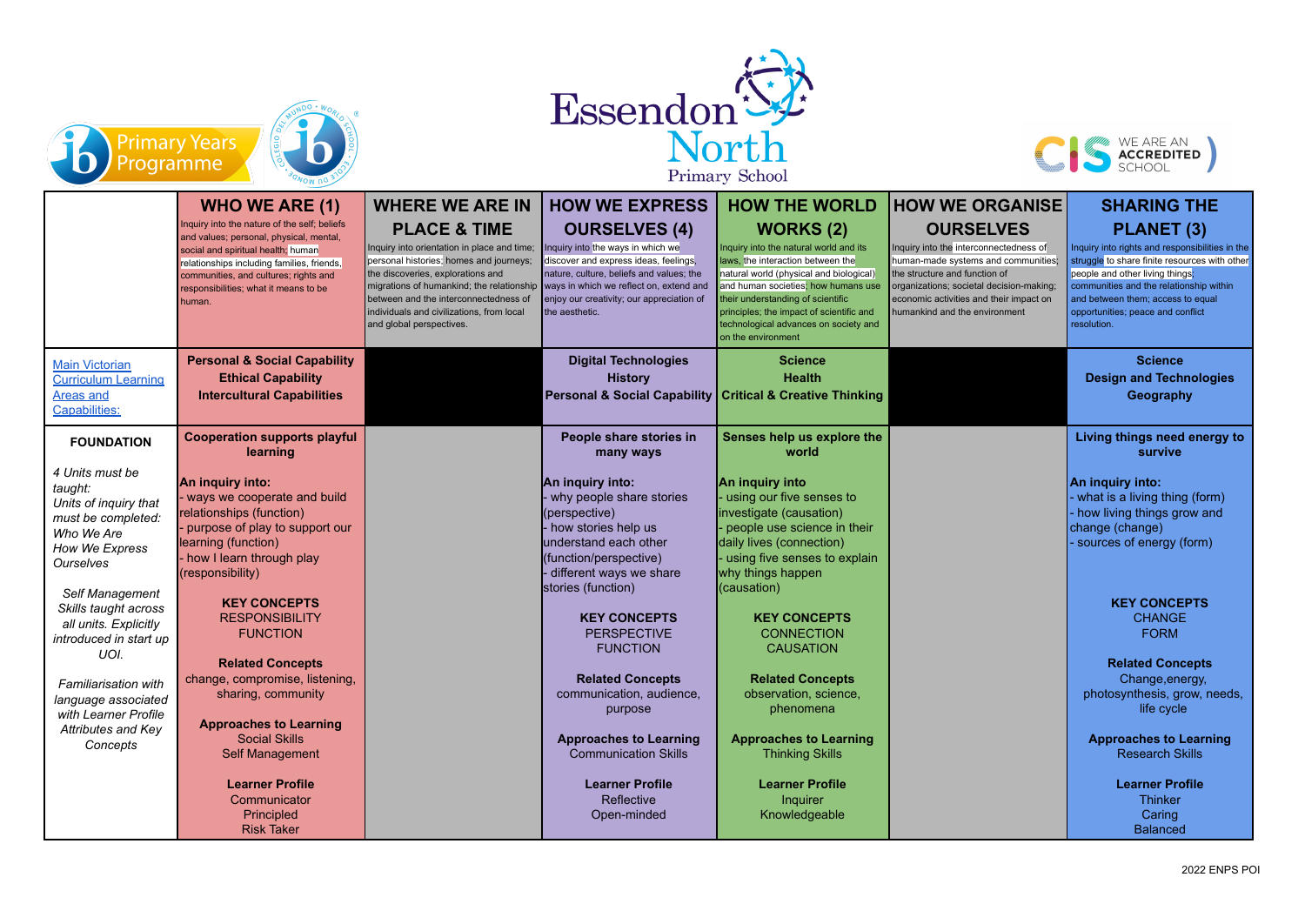| <b>Main Victorian</b>                                           | <b>WHO WE ARE (1)</b><br>Inquiry into the nature of the self; beliefs<br>and values; personal, physical, mental,<br>social and spiritual health; human<br>relationships including families, friends,<br>communities, and cultures; rights and<br>responsibilities; what it means to be human<br><b>Health</b> | <b>WHERE WE ARE IN</b><br>PLACE & TIME (3)<br>nquiry into orientation in place and time;<br>personal histories; homes and journeys;<br>the discoveries, explorations and<br>migrations of humankind; the relationship<br>between and the interconnectedness of<br>individuals and civilizations, from local<br>and global perspectives.<br><b>History</b> | <b>HOW WE EXPRESS</b><br><b>OURSELVES (4)</b><br>Inquiry into the ways in which we<br>discover and express ideas, feelings,<br>nature, culture, beliefs and values; the<br>ways in which we reflect on, extend and<br>enjoy our creativity; our appreciation of<br>the aesthetic.<br><b>Personal &amp; Social Capability</b> | <b>HOW THE WORLD</b><br><b>WORKS (3)</b><br>Inquiry into the natural world and its<br>laws, the interaction between the<br>natural world (physical and biological)<br>and human societies; how humans use<br>their understanding of scientific<br>principles; the impact of scientific and<br>technological advances on society and<br>on the environment<br><b>Science</b> | <b>HOW WE ORGANISE</b><br><b>OURSELVES (2)</b><br>Inquiry into the interconnectedness of<br>human-made systems and communities;<br>the structure and function of<br>organizations; societal decision-making;<br>economic activities and their impact on<br>numankind and the environment<br>Geography | <b>SHARING THE</b><br>PLANET (5)<br>Inquiry into rights and responsibilities in the<br>struggle to share finite resources with other<br>people and other living things;<br>communities and the relationship within<br>and between them; access to equal<br>opportunities; peace and conflict<br>resolution.<br><b>Science</b> |
|-----------------------------------------------------------------|---------------------------------------------------------------------------------------------------------------------------------------------------------------------------------------------------------------------------------------------------------------------------------------------------------------|-----------------------------------------------------------------------------------------------------------------------------------------------------------------------------------------------------------------------------------------------------------------------------------------------------------------------------------------------------------|------------------------------------------------------------------------------------------------------------------------------------------------------------------------------------------------------------------------------------------------------------------------------------------------------------------------------|-----------------------------------------------------------------------------------------------------------------------------------------------------------------------------------------------------------------------------------------------------------------------------------------------------------------------------------------------------------------------------|-------------------------------------------------------------------------------------------------------------------------------------------------------------------------------------------------------------------------------------------------------------------------------------------------------|-------------------------------------------------------------------------------------------------------------------------------------------------------------------------------------------------------------------------------------------------------------------------------------------------------------------------------|
| <b>Curriculum Learning</b><br>Areas and<br><b>Capabilities:</b> | <b>Personal &amp; Social Capability</b><br><b>Critical &amp; Creative Thinking</b>                                                                                                                                                                                                                            | <b>Digital Technologies</b><br><b>Health</b>                                                                                                                                                                                                                                                                                                              |                                                                                                                                                                                                                                                                                                                              | <b>Geography (Knowledge)</b>                                                                                                                                                                                                                                                                                                                                                | (Concepts and Skills)<br><b>Design Technologies</b>                                                                                                                                                                                                                                                   | <b>Ethical Capability</b>                                                                                                                                                                                                                                                                                                     |
| <b>YEAR1</b>                                                    | <b>Relationships are affected</b><br>by self management of<br>emotions and actions.                                                                                                                                                                                                                           | <b>Activities change over</b><br>time                                                                                                                                                                                                                                                                                                                     | <b>People bring different</b><br>perspectives when<br>creating and viewing art                                                                                                                                                                                                                                               | <b>Weather affects our</b><br>choices and actions                                                                                                                                                                                                                                                                                                                           | <b>Spaces can be organised</b><br>for different needs and<br>purposes                                                                                                                                                                                                                                 | <b>Healthy habitats depend</b><br>on living and non-living<br>things                                                                                                                                                                                                                                                          |
|                                                                 | An inquiry into:<br>- how we share and express<br>emotions (perspective)<br>recognising and managing<br>our emotions (responsibility)<br>strategies to respond to our<br>emotions and building<br>relationships (responsibility)                                                                              | An inquiry into:<br>length of time (function)<br>how time influences our<br>experiences (function)<br>how daily lives have<br>changed over time<br>(change)                                                                                                                                                                                               | An inquiry into:<br>- different forms of art<br>(form)<br>- what inspires creativity<br>(Perspective)<br>- an awareness that<br>people create and respond Earth's weather patterns<br>differently to art<br>(Perspective)                                                                                                    | An inquiry into:<br>- types of weather<br>(function)<br>changes that happen<br>during seasons (change)<br>- how people adapt to<br>(change)                                                                                                                                                                                                                                 | An inquiry into:<br>features of spaces and<br>locations around the world<br>(form)<br>using spaces for different<br>purposes (responsibility)<br>designing spaces to meet<br>a need (form)                                                                                                            | An inquiry into:<br>-classification of living and<br>non-living (form)<br>how changes to habitats<br>affect living things<br>(connection)<br>-a variety of healthy habitats<br>$\vert$ (form)                                                                                                                                 |
|                                                                 | <b>KEY CONCEPTS</b><br><b>RESPONSIBILITY</b><br><b>PERSPECTIVE</b>                                                                                                                                                                                                                                            | <b>KEY CONCEPTS</b><br><b>FUNCTION</b><br><b>CHANGE</b>                                                                                                                                                                                                                                                                                                   | <b>KEY CONCEPTS</b><br><b>FORM</b><br><b>PERSPECTIVE</b>                                                                                                                                                                                                                                                                     | <b>KEY CONCEPTS</b><br><b>CHANGE</b><br><b>FUNCTION</b>                                                                                                                                                                                                                                                                                                                     | <b>KEY CONCEPTS</b><br><b>FORM</b><br><b>RESPONSIBILITY</b>                                                                                                                                                                                                                                           | <b>KEY CONCEPTS</b><br><b>FORM</b><br><b>CONNECTION</b>                                                                                                                                                                                                                                                                       |
|                                                                 | <b>Related Concepts</b><br>behaviour, thinking, feeling,<br>reaction, zones of regulation,<br>mindfulness, resilience, self<br>expression                                                                                                                                                                     | <b>Related Concepts</b><br>calendars, comparison,<br>generation, timelines                                                                                                                                                                                                                                                                                | <b>Related Concepts</b><br>communication, creativity,<br>imagination                                                                                                                                                                                                                                                         | <b>Related Concepts</b><br>day, night, world<br>hemispheres, seasons,<br>weather                                                                                                                                                                                                                                                                                            | <b>Related Concepts</b><br>geography, internal,<br>external, place, Melbourne<br>city                                                                                                                                                                                                                 | <b>Related Concepts</b><br>classification, ecosystems,<br>food chain                                                                                                                                                                                                                                                          |
|                                                                 | <b>Approaches to Learning</b><br><b>Social Skills</b>                                                                                                                                                                                                                                                         | <b>Approaches to Learning</b><br><b>Thinking Skills</b>                                                                                                                                                                                                                                                                                                   | <b>Approaches to Learning</b><br><b>Communication Skills</b>                                                                                                                                                                                                                                                                 | <b>Approaches to Learning</b><br><b>Thinking Skills</b>                                                                                                                                                                                                                                                                                                                     | <b>Approaches to Learning</b><br><b>Self Management Skills</b>                                                                                                                                                                                                                                        | <b>Approaches to Learning</b><br><b>Research Skills</b>                                                                                                                                                                                                                                                                       |
|                                                                 | <b>Learner Profile</b><br>Caring<br>Principled                                                                                                                                                                                                                                                                | <b>Learner Profile</b><br>Reflective<br>Open-minded                                                                                                                                                                                                                                                                                                       | <b>Learner Profile</b><br>Communicator<br>Open-minded                                                                                                                                                                                                                                                                        | <b>Learner Profile</b><br><b>Balanced</b><br><b>Risk-Taker</b>                                                                                                                                                                                                                                                                                                              | <b>Learner Profile</b><br><b>Thinker</b><br>Knowledgeable                                                                                                                                                                                                                                             | <b>Learner Profile</b><br>Inquirer<br>Caring                                                                                                                                                                                                                                                                                  |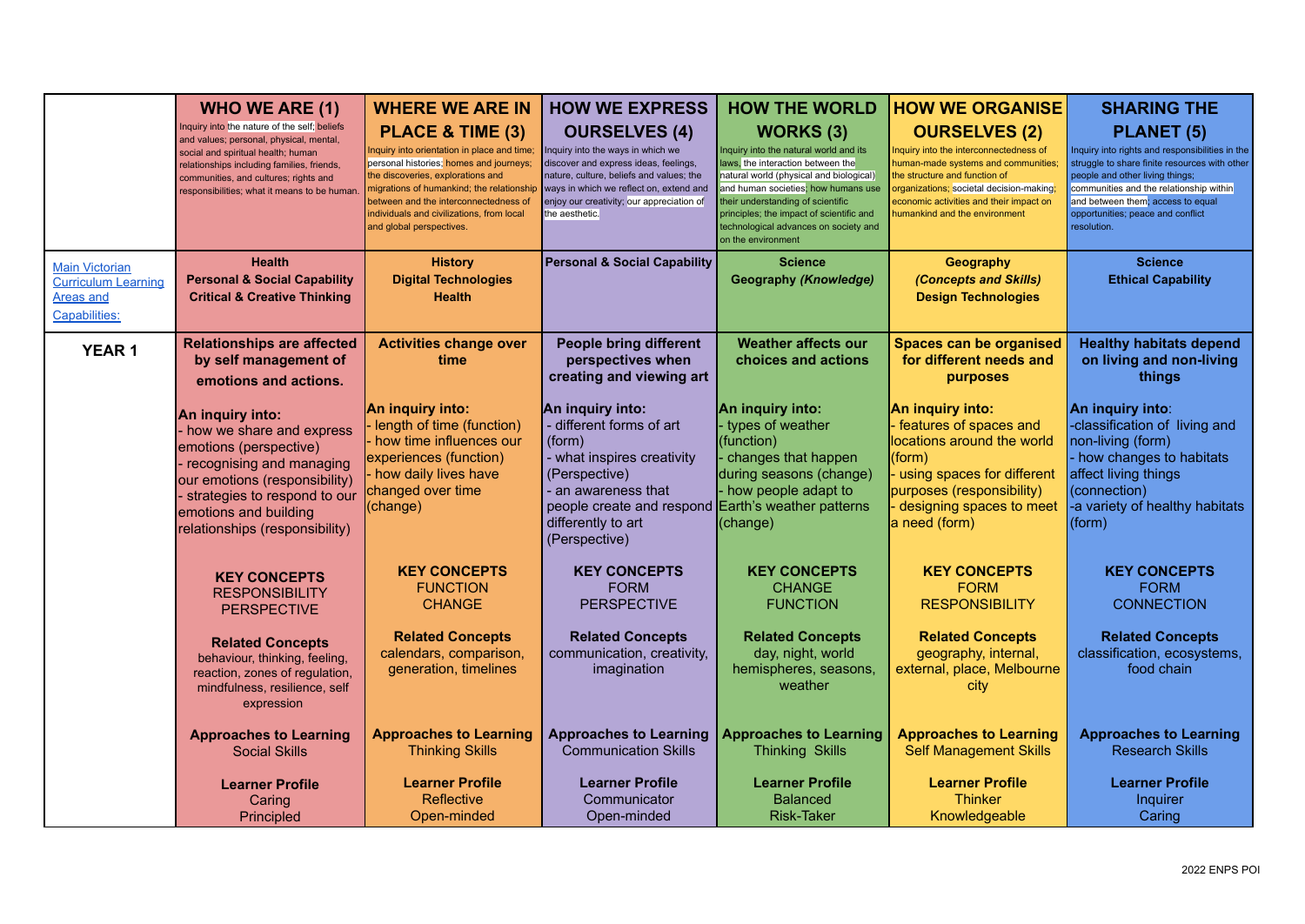|                                                                                          | <b>WHO WE ARE (1)</b>                                                                                                                                                                                                                                               | <b>WHERE WE ARE IN</b>                                                                                                                                                                                                                                                                                        | <b>HOW WE EXPRESS</b>                                                                                                                                                                                                                                    | <b>HOW THE WORLD</b>                                                                                                                                                                                                                                                                                                              | <b>HOW WE ORGANISE</b>                                                                                                                                                                                                                                              | <b>SHARING THE</b>                                                                                                                                                                                                                                                                           |
|------------------------------------------------------------------------------------------|---------------------------------------------------------------------------------------------------------------------------------------------------------------------------------------------------------------------------------------------------------------------|---------------------------------------------------------------------------------------------------------------------------------------------------------------------------------------------------------------------------------------------------------------------------------------------------------------|----------------------------------------------------------------------------------------------------------------------------------------------------------------------------------------------------------------------------------------------------------|-----------------------------------------------------------------------------------------------------------------------------------------------------------------------------------------------------------------------------------------------------------------------------------------------------------------------------------|---------------------------------------------------------------------------------------------------------------------------------------------------------------------------------------------------------------------------------------------------------------------|----------------------------------------------------------------------------------------------------------------------------------------------------------------------------------------------------------------------------------------------------------------------------------------------|
|                                                                                          | Inquiry into the nature of the self; beliefs<br>and values; personal, physical, mental,<br>social and spiritual health; human<br>relationships including families, friends,<br>communities, and cultures; rights and<br>responsibilities; what it means to be human | PLACE & TIME (5)<br>nquiry into orientation in place and time;<br>personal histories; homes and journeys;<br>the discoveries, explorations and<br>nigrations of humankind; the relationship<br>between and the interconnectedness of<br>individuals and civilizations, from local<br>and global perspectives. | <b>OURSELVES (2)</b><br>Inquiry into the ways in which we<br>discover and express ideas, feelings,<br>nature, culture, beliefs and values; the<br>ways in which we reflect on, extend and<br>enjoy our creativity; our appreciation of<br>the aesthetic. | <b>WORKS (3)</b><br>Inquiry into the natural world and its<br>laws, the interaction between the<br>natural world (physical and biological)<br>and human societies; how humans use<br>their understanding of scientific<br>principles; the impact of scientific and<br>technological advances on society and<br>on the environment | <b>OURSELVES (4)</b><br>Inquiry into the interconnectedness of<br>human-made systems and communities;<br>the structure and function of<br>organizations; societal decision-making;<br>economic activities and their impact on<br>numankind and the environment      | <b>PLANET (6)</b><br>Inquiry into rights and responsibilities in the<br>struggle to share finite resources with other<br>people and other living things:<br>communities and the relationship within<br>and between them; access to equal<br>opportunities; peace and conflict<br>resolution. |
| <b>Main Victorian</b><br><b>Curriculum Learning</b><br><b>Areas and</b><br>Capabilities: | <b>Health</b><br><b>Personal and Social Capability</b>                                                                                                                                                                                                              | Geography                                                                                                                                                                                                                                                                                                     | <b>Intercultural Capability</b><br><b>Critical and Creative</b><br><b>Thinking</b>                                                                                                                                                                       | <b>Science</b><br><b>Design and Technologies</b>                                                                                                                                                                                                                                                                                  | <b>History</b><br><b>Digital Technologies</b>                                                                                                                                                                                                                       | <b>Science</b><br><b>Ethical Capability</b>                                                                                                                                                                                                                                                  |
| <b>YEAR 2</b>                                                                            | <b>Responsible choices</b><br>contribute to our health<br>and our community                                                                                                                                                                                         | <b>Places are identified and</b><br>given meaning by people                                                                                                                                                                                                                                                   | People use creative ways<br>to express their ideas,<br>feelings and culture                                                                                                                                                                              | <b>Forces can move and</b><br>change materials                                                                                                                                                                                                                                                                                    | <b>Communication systems</b><br>support connections                                                                                                                                                                                                                 | <b>Environmental changes</b><br>impact living things                                                                                                                                                                                                                                         |
|                                                                                          | An inquiry into:<br>what it means to be healthy<br>(causation)<br>how responsible choices<br>impact our body systems<br>(connection)<br>how choices influence<br>relationships and build<br>community (causation)                                                   | An inquiry into:<br>how places are perceived,<br>understood and valued<br>differently (perspective)<br>global, national and local<br>geography (connection)<br>why people are connected<br>to place (connection)                                                                                              | An inquiry into:<br>- how ideas are expressed<br>through art<br>- how emotions and culture<br>are reflected in art<br>- expressing our<br>individuality and<br>connectedness                                                                             | An inquiry into:<br>the physical science of<br>force (form)<br>properties and<br>observable features of<br>materials (form)<br>the effect of forces<br>(change)                                                                                                                                                                   | An inquiry into:<br>communication<br>technologies used in the<br>past and present (form)<br>- evolution of technology<br>over several generations<br>(change)<br>the effect and significance<br>changes in technology has<br>had on people's lives<br>(perspective) | An inquiry into:<br>- how living things adapt to<br>their environment<br>(causation)<br>environmental changes that<br>are occurring (causation)<br>- human impact on living<br>things (responsibility)                                                                                       |
|                                                                                          | <b>KEY CONCEPTS</b><br><b>CONNECTION</b><br><b>CAUSATION</b>                                                                                                                                                                                                        | <b>KEY CONCEPTS</b><br><b>CONNECTION</b><br><b>PERSPECTIVE</b>                                                                                                                                                                                                                                                | <b>KEY CONCEPTS</b><br><b>FORM</b><br><b>FUNCTION</b>                                                                                                                                                                                                    | <b>KEY CONCEPTS</b><br><b>FORM</b><br><b>CHANGE</b>                                                                                                                                                                                                                                                                               | <b>KEY CONCEPTS</b><br><b>PERSPECTIVE</b><br><b>CHANGE</b>                                                                                                                                                                                                          | <b>KEY CONCEPTS</b><br><b>CAUSATION</b><br><b>RESPONSIBILITY</b>                                                                                                                                                                                                                             |
|                                                                                          | <b>Related Concepts</b><br>personal, mental and<br>physical health, wellbeing,<br>peers, classroom community,<br>body systems, choices                                                                                                                              | <b>Related Concepts</b><br>traditions, community,<br>significance, culture                                                                                                                                                                                                                                    | <b>Related Concepts</b><br>similarities, differences,<br>identity                                                                                                                                                                                        | <b>Related Concepts</b><br>chemical and physical<br>science, properties,<br>energy sources,<br>manufacturing processes                                                                                                                                                                                                            | <b>Related Concepts</b><br>Similarities & differences,<br>systems of communication                                                                                                                                                                                  | <b>Related Concepts</b><br>conservation,<br>sustainability, right, food web                                                                                                                                                                                                                  |
|                                                                                          | <b>Approaches to Learning</b><br><b>Social Skills</b>                                                                                                                                                                                                               | <b>Approaches to Learning</b><br><b>Self Management Skills</b>                                                                                                                                                                                                                                                | <b>Approaches to Learning</b><br><b>Thinking Skills</b>                                                                                                                                                                                                  | <b>Approaches to Learning</b><br><b>Research Skills</b>                                                                                                                                                                                                                                                                           | <b>Approaches to Learning</b><br><b>Communication Skills</b>                                                                                                                                                                                                        | <b>Approaches to Learning</b><br><b>Research Skills</b>                                                                                                                                                                                                                                      |
|                                                                                          | <b>Learner Profile</b><br><b>Balanced</b><br>Knowledgeable                                                                                                                                                                                                          | <b>Learner Profile</b><br><b>Balanced</b><br>Open-Minded                                                                                                                                                                                                                                                      | <b>Learner Profile</b><br>Open-minded<br><b>Thinker</b>                                                                                                                                                                                                  | <b>Learner Profile</b><br>Reflective<br>Inquirer                                                                                                                                                                                                                                                                                  | <b>Learner Profile</b><br>Caring<br><b>Risk-Taker</b>                                                                                                                                                                                                               | <b>Learner Profile</b><br>Principled<br>Communicator                                                                                                                                                                                                                                         |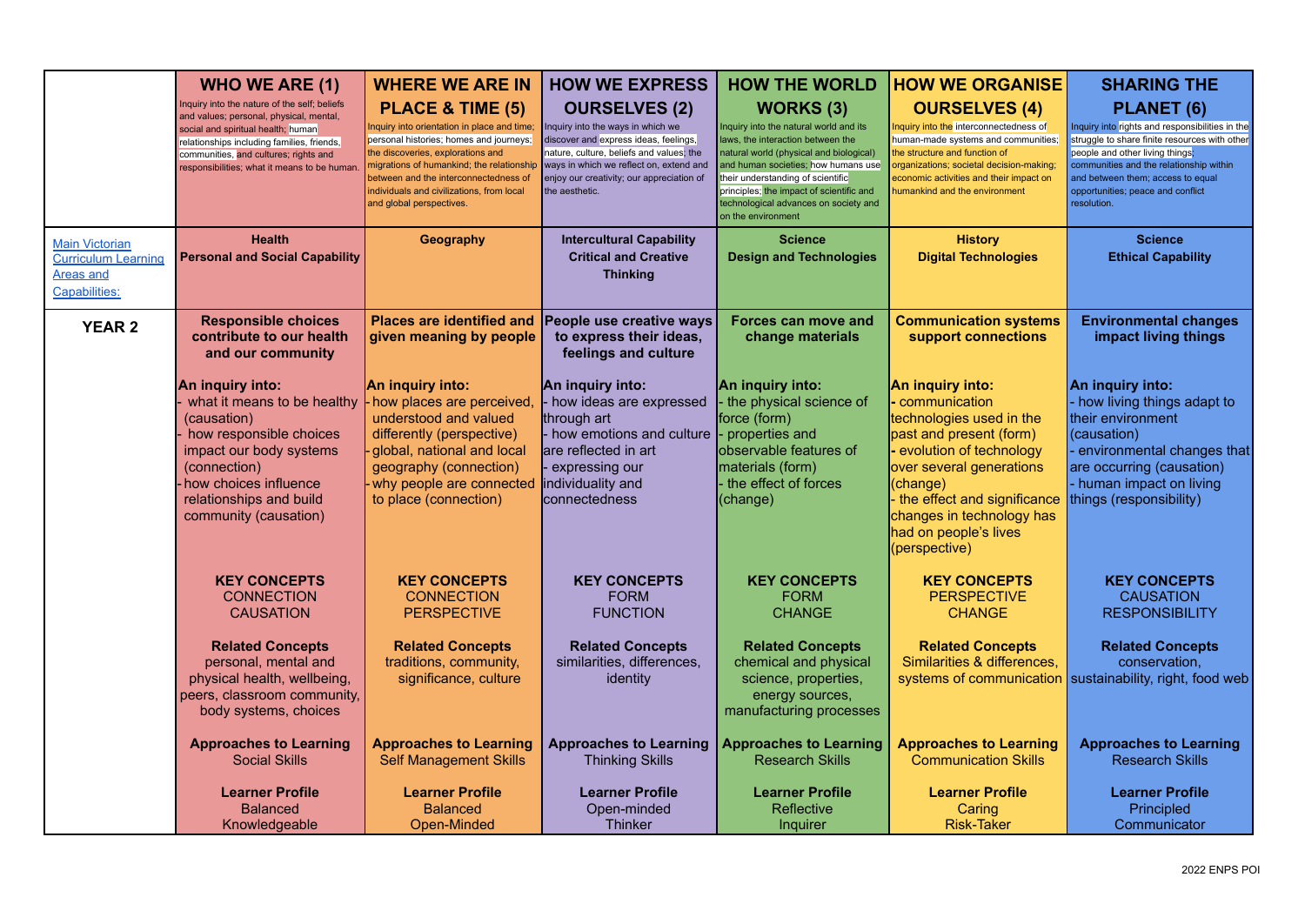|                                                                                   | <b>WHO WE ARE (1)</b>                                                                                                                                                                                                                                                | <b>WHERE WE ARE IN</b>                                                                                                                                                                                                                                                                                       | <b>HOW WE EXPRESS</b>                                                                                                                                                                                                                                    | <b>HOW THE WORLD</b>                                                                                                                                                                                                                                                                                                              | <b>HOW WE ORGANISE</b>                                                                                                                                                                                                                                         | <b>SHARING THE</b>                                                                                                                                                                                                                                                                           |
|-----------------------------------------------------------------------------------|----------------------------------------------------------------------------------------------------------------------------------------------------------------------------------------------------------------------------------------------------------------------|--------------------------------------------------------------------------------------------------------------------------------------------------------------------------------------------------------------------------------------------------------------------------------------------------------------|----------------------------------------------------------------------------------------------------------------------------------------------------------------------------------------------------------------------------------------------------------|-----------------------------------------------------------------------------------------------------------------------------------------------------------------------------------------------------------------------------------------------------------------------------------------------------------------------------------|----------------------------------------------------------------------------------------------------------------------------------------------------------------------------------------------------------------------------------------------------------------|----------------------------------------------------------------------------------------------------------------------------------------------------------------------------------------------------------------------------------------------------------------------------------------------|
|                                                                                   | Inquiry into the nature of the self; beliefs<br>and values; personal, physical, mental,<br>social and spiritual health; human<br>relationships including families, friends,<br>communities, and cultures; rights and<br>responsibilities; what it means to be human. | PLACE & TIME (6)<br>nquiry into orientation in place and time;<br>personal histories; homes and journeys;<br>the discoveries, explorations and<br>nigrations of humankind; the relationship<br>between and the interconnectedness of<br>ndividuals and civilizations, from local<br>and global perspectives. | <b>OURSELVES (5)</b><br>Inquiry into the ways in which we<br>discover and express ideas, feelings,<br>nature, culture, beliefs and values; the<br>ways in which we reflect on, extend and<br>enjoy our creativity; our appreciation of<br>the aesthetic. | <b>WORKS</b> (4)<br>Inquiry into the natural world and its<br>laws, the interaction between the<br>natural world (physical and biological)<br>and human societies; how humans use<br>their understanding of scientific<br>principles; the impact of scientific and<br>technological advances on society and<br>on the environment | <b>OURSELVES (3)</b><br>Inquiry into the interconnectedness of<br>human-made systems and communities:<br>the structure and function of<br>organizations; societal decision-making;<br>economic activities and their impact on<br>humankind and the environment | <b>PLANET (2)</b><br>Inquiry into rights and responsibilities in the<br>struggle to share finite resources with other<br>people and other living things;<br>communities and the relationship within<br>and between them; access to equal<br>opportunities; peace and conflict<br>resolution. |
| Main Victorian<br><b>Curriculum Learning</b><br><b>Areas and</b><br>Capabilities: | <b>Personal &amp; Social Capability</b><br><b>Health</b><br><b>Ethical Capability</b>                                                                                                                                                                                | <b>History</b><br><b>Ethical Capability</b>                                                                                                                                                                                                                                                                  | <b>Intercultural Capability</b><br><b>History</b><br><b>Digital Technologies</b>                                                                                                                                                                         | <b>Science</b><br>Geography                                                                                                                                                                                                                                                                                                       | <b>Civics and Citizenship</b>                                                                                                                                                                                                                                  | <b>Design Technologies</b><br><b>Critical &amp; Creative Thinking</b>                                                                                                                                                                                                                        |
| <b>YEAR 3</b>                                                                     | <b>Choices and actions</b><br>contribute to wellbeing                                                                                                                                                                                                                | <b>Explorations impact</b><br>societies                                                                                                                                                                                                                                                                      | <b>Celebrations and</b><br>commemorations reflect<br>culture                                                                                                                                                                                             | <b>Natural forces and</b><br>human activity change<br>the Earth's physical<br>features                                                                                                                                                                                                                                            | <b>Communities respond to</b><br>local needs                                                                                                                                                                                                                   | <b>Small decisions have big</b><br>impacts on the<br>environment                                                                                                                                                                                                                             |
|                                                                                   | An inquiry into:<br>personal choices affect<br>ourselves and others<br>(perspective)<br>responding to emotions<br>(perspective)<br>factors that contribute to<br>wellbeing (responsibility)                                                                          | An inquiry into:<br>reasons for exploration<br>(causation)<br>significant explorations in<br>the 18th Century<br>(causation)<br>the ways exploration<br>changed societies (change)                                                                                                                           | An inquiry into:<br>how people represent<br>values, beliefs and<br>traditions (perspective)<br>significant events around<br>the world (connection)<br>the origins of celebrations <b>Societies</b> (change)<br>(connection)                              | An inquiry into:<br>physical features and<br>landforms on earth (form)<br>the power of natural<br>forces (change)<br>- impact of human                                                                                                                                                                                            | An inquiry into:<br>needs of individuals and<br>communities (function)<br>services and people who<br>support the community<br>(responsibility)<br>-meeting the needs of our<br>community (function)                                                            | An inquiry into:<br>local environmental issues<br>(causation)<br>people make decisions that<br>influence the environment<br>(causation)<br>the consequences of our<br>choices (connection)                                                                                                   |
|                                                                                   | <b>KEY CONCEPTS</b><br><b>RESPONSIBILITY</b><br><b>PERSPECTIVE</b>                                                                                                                                                                                                   | <b>KEY CONCEPTS</b><br><b>CHANGE</b><br><b>CAUSATION</b>                                                                                                                                                                                                                                                     | <b>KEY CONCEPTS</b><br><b>PERSPECTIVE</b><br><b>CONNECTION</b>                                                                                                                                                                                           | <b>KEY CONCEPTS</b><br><b>FORM</b><br><b>CHANGE</b>                                                                                                                                                                                                                                                                               | <b>KEY CONCEPTS</b><br><b>FUNCTION</b><br><b>RESPONSIBILITY</b>                                                                                                                                                                                                | <b>KEY CONCEPTS</b><br><b>CAUSATION</b><br><b>CONNECTION</b>                                                                                                                                                                                                                                 |
|                                                                                   | <b>Related Concepts</b><br>health, mindfulness, cyber<br>safety, self-esteem                                                                                                                                                                                         | <b>Related Concepts</b><br>progress, exploring,<br>mapping, discovery,<br>timelines                                                                                                                                                                                                                          | <b>Related Concepts</b><br>Religion, beliefs, culture,<br>lunar calendar                                                                                                                                                                                 | <b>Related Concepts</b><br>Natural processes, Earth's<br>structure, geosphere,<br>climate, erosion                                                                                                                                                                                                                                | <b>Related Concepts</b><br>services, local government,<br>democracy, decision<br>making                                                                                                                                                                        | <b>Related Concepts</b><br>food production,<br>consequences,<br>environmental impacts                                                                                                                                                                                                        |
|                                                                                   | <b>Approaches to Learning</b><br><b>Self Management Skills</b>                                                                                                                                                                                                       | <b>Approaches to Learning</b><br><b>Thinking Skills</b>                                                                                                                                                                                                                                                      | <b>Approaches to Learning</b><br><b>Communication Skills</b>                                                                                                                                                                                             | <b>Approaches to Learning</b><br><b>Research Skills</b>                                                                                                                                                                                                                                                                           | <b>Approaches to Learning</b><br><b>Social Skills</b>                                                                                                                                                                                                          | <b>Approaches to Learning</b><br><b>Thinking Skills</b>                                                                                                                                                                                                                                      |
|                                                                                   | <b>Learner Profile</b><br><b>Balanced</b><br>Principled                                                                                                                                                                                                              | <b>Learner Profile</b><br><b>Thinker</b><br><b>Risk-Taker</b>                                                                                                                                                                                                                                                | <b>Learner Profile</b><br>Open-minded<br>Communicator                                                                                                                                                                                                    | <b>Learner Profile</b><br>Inquirer<br>Knowledgeable                                                                                                                                                                                                                                                                               | <b>Learner Profile</b><br><b>Balanced</b><br>Reflective                                                                                                                                                                                                        | <b>Learner Profile</b><br><b>Risk taker</b><br>Caring                                                                                                                                                                                                                                        |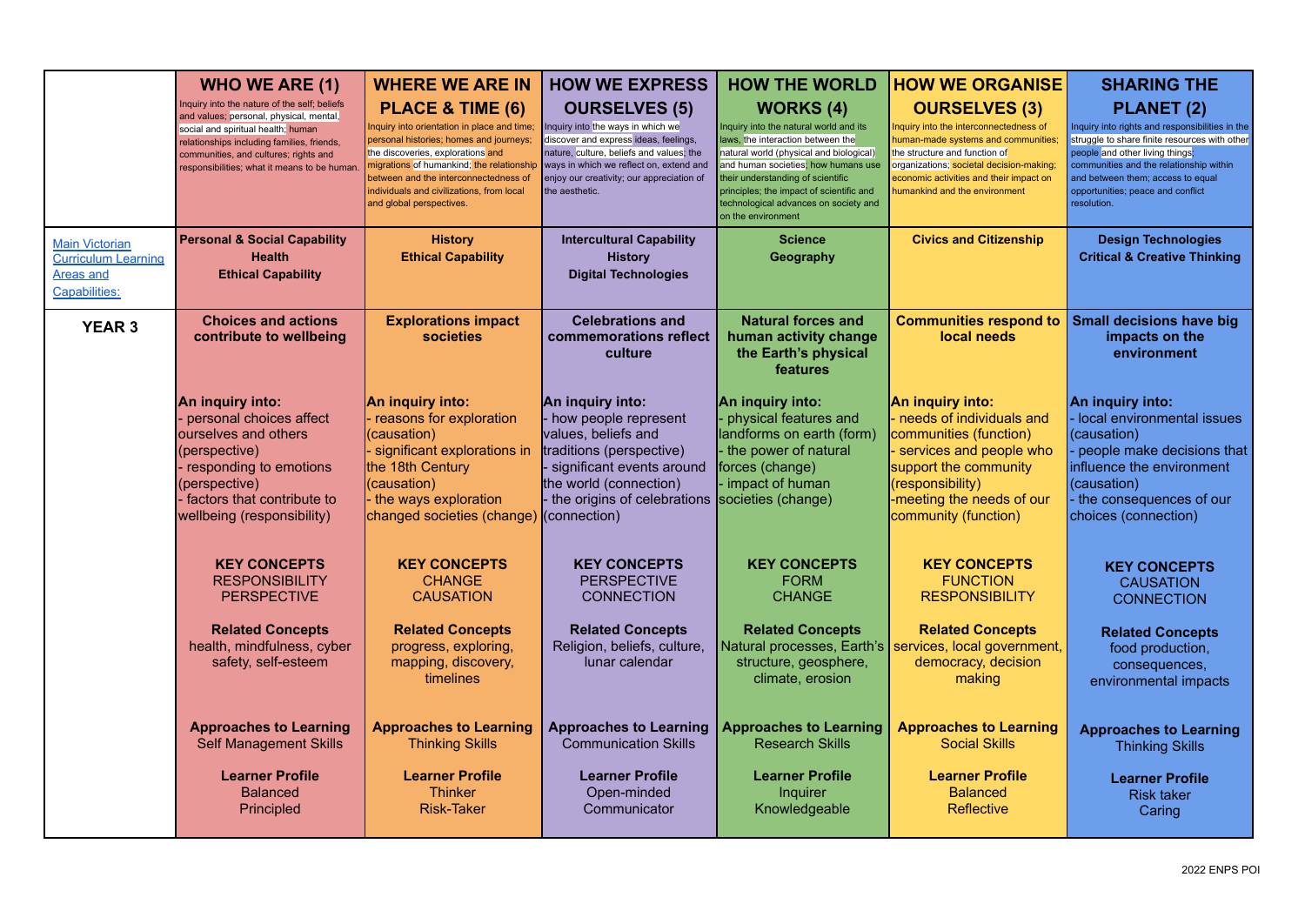|                                                                                   | <b>WHO WE ARE</b><br>Inquiry into the nature of the self; beliefs<br>and values; personal, physical, mental,<br>social and spiritual health; human<br>relationships including families, friends,<br>communities, and cultures; rights and<br>responsibilities; what it means to be<br>human. | <b>WHERE WE ARE IN</b><br><b>PLACE &amp; TIME</b><br>Inquiry into orientation in place and time;<br>personal histories; homes and journeys; the<br>discoveries, explorations and migrations of<br>humankind; the relationship between and<br>the interconnectedness of individuals and<br>civilizations, from local and global<br>perspectives. | <b>HOW WE EXPRESS</b><br><b>OURSELVES</b><br>Inquiry into the ways in which we<br>discover and express ideas, feelings,<br>nature, culture, beliefs and values; the<br>ways in which we reflect on, extend and<br>enjoy our creativity; our appreciation of<br>the aesthetic. | <b>HOW THE WORLD</b><br><b>WORKS</b><br>Inquiry into the natural world and its<br>laws, the interaction between the<br>natural world (physical and biological)<br>and human societies; how humans use<br>their understanding of scientific<br>principles; the impact of scientific and<br>technological advances on society and<br>on the environment | <b>HOW WE ORGANISE</b><br><b>OURSELVES</b><br>Inquiry into the interconnectedness of<br>human-made systems and communities;<br>the structure and function of<br>organizations; societal decision-making;<br>economic activities and their impact on<br>numankind and the environment | <b>SHARING THE</b><br><b>PLANET</b><br>Inquiry into rights and responsibilities in<br>the struggle to share finite resources with<br>other people and other living things;<br>communities and the relationship within<br>and between them; access to equal<br>opportunities; peace and conflict<br>resolution. |
|-----------------------------------------------------------------------------------|----------------------------------------------------------------------------------------------------------------------------------------------------------------------------------------------------------------------------------------------------------------------------------------------|-------------------------------------------------------------------------------------------------------------------------------------------------------------------------------------------------------------------------------------------------------------------------------------------------------------------------------------------------|-------------------------------------------------------------------------------------------------------------------------------------------------------------------------------------------------------------------------------------------------------------------------------|-------------------------------------------------------------------------------------------------------------------------------------------------------------------------------------------------------------------------------------------------------------------------------------------------------------------------------------------------------|--------------------------------------------------------------------------------------------------------------------------------------------------------------------------------------------------------------------------------------------------------------------------------------|----------------------------------------------------------------------------------------------------------------------------------------------------------------------------------------------------------------------------------------------------------------------------------------------------------------|
| <b>Main Victorian</b><br><b>Curriculum Learning</b><br>Areas and<br>Capabilities: | <b>Health</b><br><b>Civics and Citizenship</b><br><b>Ethical Capability</b><br><b>Intercultural Capability</b>                                                                                                                                                                               | <b>History</b><br><b>Critical and Creative Thinking</b><br><b>Personal and Social Capability</b>                                                                                                                                                                                                                                                | <b>Design and Technologies</b><br><b>Critical &amp; Creative Thinking</b><br><b>Personal and Social</b><br>Capabilities                                                                                                                                                       | <b>Science</b><br><b>Personal and Social</b><br>Capability                                                                                                                                                                                                                                                                                            | Geography<br><b>Digital Technologies</b><br><b>Personal and Social Capability</b>                                                                                                                                                                                                    | <b>Science</b><br><b>Critical &amp; Creative Thinking</b><br><b>Personal and Social Capability</b>                                                                                                                                                                                                             |
| <b>YEAR 4</b>                                                                     | <b>Building community</b><br>creates a sense of<br>belonging<br>An inquiry into:<br>· factors that contribute to<br>belonging (function)<br>roles to foster belonging<br>(responsibility)<br>- how decision making<br>impacts belonging and<br>promotes action (function)                    | <b>Exploration has impacted</b><br>indigenous culture<br>An inquiry into:<br>-diversity of indigenous<br>cultures (perspective)<br>nature of contact between<br>indigenous people and<br>others (perspective)<br>- impact to indigenous<br>cultures (causation)                                                                                 | The natural world<br>inspires art<br>An inquiry into:<br>- links between natural<br>world and artistic creations<br>(perspective)<br>- the artistic process<br>(function)<br>- our appreciation of the<br>aesthetic (perspective)                                             | <b>Heat creates observable</b><br>change<br>An inquiry into:<br>chemical changes and<br>reactions (causation)<br>physical changes &<br>reactions (causation)<br>communication of<br>scientific knowledge and<br><b>lobservations</b><br>(responsibility)                                                                                              | in response to needs<br>An inquiry into:<br>- distribution countries,<br>states and cities (form)<br>clustering of populations<br>(connection)<br>Interconnections within &<br>between places<br>(connection)                                                                        | Populations are organised Human actions impact the<br>sustainability of living<br>things<br>An inquiry into:<br>the characteristics of living<br>things (form)<br>the life cycles of living<br>things (change)<br>- human influence on living<br>things (change)                                               |
|                                                                                   | <b>KEY CONCEPTS</b><br><b>FUNCTION</b><br><b>RESPONSIBILITY</b><br><b>Related Concepts</b><br>relationships, groups,<br>action<br><b>Approaches to Learning</b><br><b>Social Skills</b><br><b>Learner Profile</b><br>Balanced<br>Caring                                                      | <b>KEY CONCEPTS</b><br><b>CAUSATION</b><br><b>PERSPECTIVE</b><br><b>Related Concepts</b><br>Timelines, languages,<br>artefacts<br><b>Approaches to Learning</b><br><b>Communication Skills</b><br><b>Learner Profile</b><br>Knowledgeable<br>Inquirer                                                                                           | <b>KEY CONCEPTS</b><br><b>FUNCTION</b><br><b>PERSPECTIVE</b><br><b>Related Concepts</b><br>elements of art, patterns,<br>create, nature, shapes<br><b>Approaches to Learning</b><br>Self Management Skills<br><b>Learner Profile</b><br>Reflective<br><b>Risk-Taker</b>       | <b>KEY CONCEPTS</b><br><b>RESPONSIBILITY</b><br><b>CAUSATION</b><br><b>Related Concepts</b><br>properties, chemical<br>reactions, safety, heat<br><b>Approaches to Learning</b><br><b>Self-Management Skills</b><br><b>Learner Profile</b><br><b>Thinker</b><br>Principled                                                                            | <b>KEY CONCEPTS</b><br><b>FORM</b><br><b>CONNECTION</b><br><b>Related Concepts</b><br>Infrastructure, accessibility<br>geography<br><b>Approaches to Learning</b><br><b>Thinking Skills</b><br><b>Learner Profile</b><br>Inquirer<br>Communicator                                    | <b>KEY CONCEPTS</b><br><b>FORM</b><br><b>CHANGE</b><br><b>Related Concepts</b><br>water, ecosystems, roles,<br>relationships<br><b>Approaches to Learning</b><br><b>Research Skills</b><br><b>Learner Profile</b><br>Caring<br>Open-Minded                                                                     |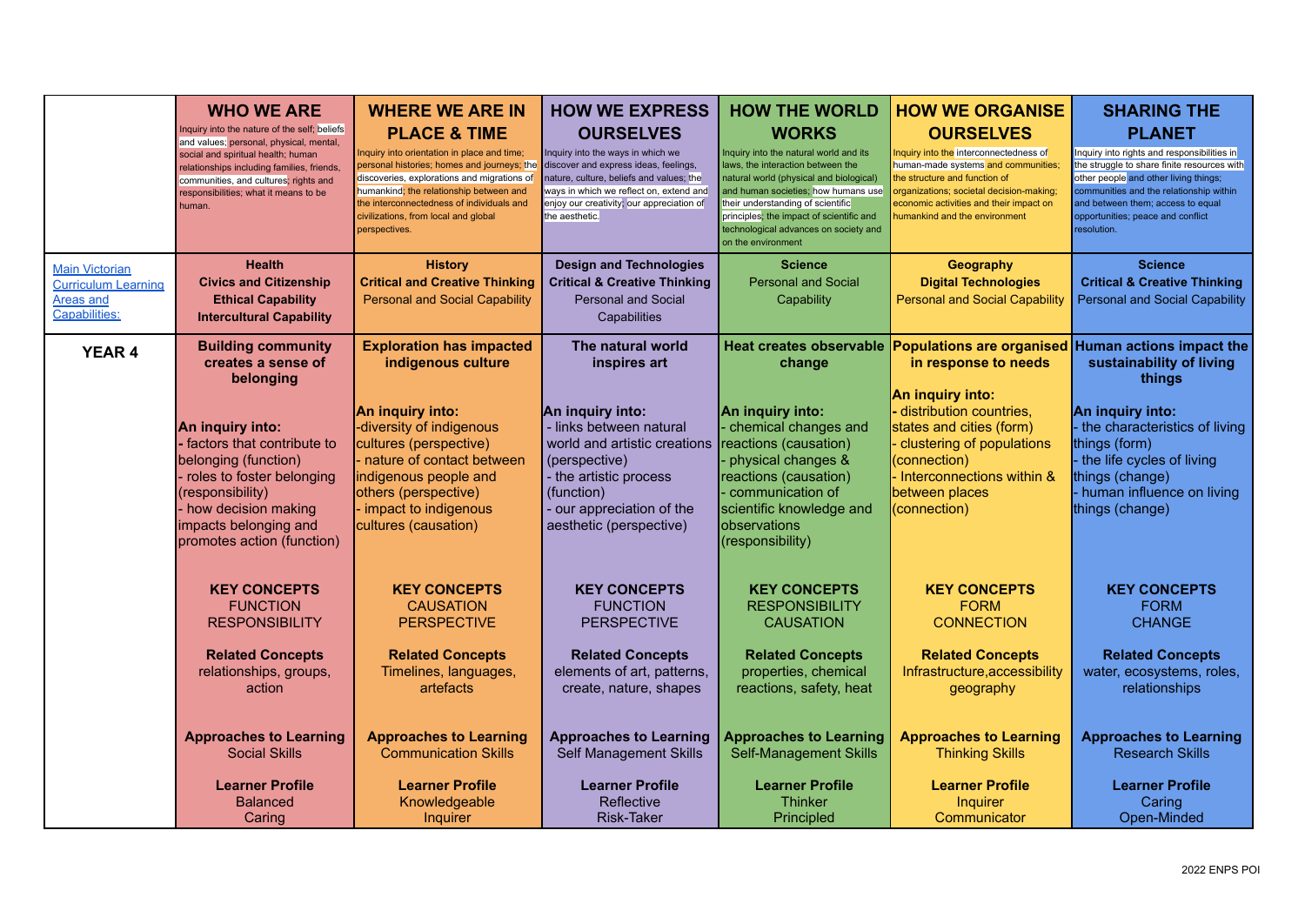|                                                                                          | <b>WHO WE ARE</b>                                                                                                                                                                                                                                                                 | <b>WHERE WE ARE IN</b>                                                                                                                                                                                                                                                                                        | <b>HOW WE EXPRESS</b>                                                                                                                                                                                                                                   | <b>HOW THE WORLD</b>                                                                                                                                                                                                                                                                                                              | <b>HOW WE ORGANISE</b>                                                                                                                                                                                                                                         | <b>SHARING THE</b>                                                                                                                                                                                                                                                                    |
|------------------------------------------------------------------------------------------|-----------------------------------------------------------------------------------------------------------------------------------------------------------------------------------------------------------------------------------------------------------------------------------|---------------------------------------------------------------------------------------------------------------------------------------------------------------------------------------------------------------------------------------------------------------------------------------------------------------|---------------------------------------------------------------------------------------------------------------------------------------------------------------------------------------------------------------------------------------------------------|-----------------------------------------------------------------------------------------------------------------------------------------------------------------------------------------------------------------------------------------------------------------------------------------------------------------------------------|----------------------------------------------------------------------------------------------------------------------------------------------------------------------------------------------------------------------------------------------------------------|---------------------------------------------------------------------------------------------------------------------------------------------------------------------------------------------------------------------------------------------------------------------------------------|
|                                                                                          | (Ongoing)<br>Inquiry into the nature of the self; beliefs<br>and values; personal, physical, mental,<br>social and spiritual health; human<br>relationships including families, friends,<br>communities, and cultures; rights and<br>responsibilities; what it means to be human. | PLACE & TIME (4)<br>nquiry into orientation in place and time;<br>personal histories; homes and journeys;<br>the discoveries, explorations and<br>migrations of humankind; the relationship<br>between and the interconnectedness of<br>individuals and civilizations, from local<br>and global perspectives. | <b>OURSELVES (2)</b><br>nquiry into the ways in which we<br>discover and express ideas, feelings,<br>nature, culture, beliefs and values; the<br>ways in which we reflect on, extend and<br>enjoy our creativity; our appreciation of<br>the aesthetic. | <b>WORKS (3)</b><br>Inquiry into the natural world and its<br>laws, the interaction between the<br>natural world (physical and biological)<br>and human societies; how humans use<br>their understanding of scientific<br>principles; the impact of scientific and<br>technological advances on society and<br>on the environment | <b>OURSELVES (5)</b><br>Inquiry into the interconnectedness of<br>human-made systems and communities;<br>the structure and function of<br>organizations; societal decision-making;<br>economic activities and their impact on<br>humankind and the environment | PLANET (1)<br>Inquiry into rights and responsibilities in the<br>struggle to share finite resources with other<br>people and other living things;<br>communities and the relationship within<br>and between them; access to equal<br>opportunities; peace and conflict<br>resolution. |
| <b>Main Victorian</b><br><b>Curriculum Learning</b><br><b>Areas and</b><br>Capabilities: | <b>HEALTH</b><br><b>Personal &amp; Social Capability</b><br><b>Critical &amp; Creative Thinking</b><br><b>Intercultural Capability</b>                                                                                                                                            | <b>HISTORY</b><br><b>GEOGRAPHY</b><br><b>CIVICS &amp; CITIZENSHIP</b><br><b>Digital Technologies</b><br><b>Intercultural Capability</b>                                                                                                                                                                       | Personal & Social Capability<br><b>Critical &amp; Creative Thinking</b><br><b>Intercultural Capabilities</b>                                                                                                                                            | <b>SCIENCE</b><br><b>Design and Technologies</b><br><b>Critical &amp; Creative Thinking</b>                                                                                                                                                                                                                                       | <b>ECONOMICS &amp; BUSINESS</b><br><b>Digital Technologies</b><br><b>Critical &amp; Creative Thinking</b><br><b>Ethical Capability</b>                                                                                                                         | <b>SCIENCE</b><br><b>GEOGRAPHY</b><br><b>Ethical Capability</b>                                                                                                                                                                                                                       |
| <b>YEAR 5</b>                                                                            | Leadership requires a<br>diverse range of<br>characteristics                                                                                                                                                                                                                      | <b>Significant events shape</b><br>nations                                                                                                                                                                                                                                                                    | <b>Artists use their medium</b><br>to challenge and reflect<br>society                                                                                                                                                                                  | <b>Energy is used to shape</b><br>the world                                                                                                                                                                                                                                                                                       | <b>Entrepreneurs respond to</b><br>to the needs and wants of<br>communities                                                                                                                                                                                    | <b>Communities and</b><br>geography influence the<br>impact of natural disasters                                                                                                                                                                                                      |
|                                                                                          | An inquiry into:<br>characteristics of various<br>leadership styles<br>(responsibility)<br>the process of developing<br>leadership (connection)<br>actions within the<br>community (connection)<br>building leadership<br>(responsibility)                                        | An inquiry into:<br>viewpoints<br>of historical events<br>(perspective)<br>- factors that build or divide<br>nations (change)<br>- how significant events<br>impact the status and rights (causation)<br>of people (perspective)                                                                              | An inquiry into:<br>artists' purpose<br>(causation)<br>- how culture, beliefs and<br>attitudes shape art<br>(connection)<br>creating art with purpose<br>(Mini Exhibition)                                                                              | An inquiry into:<br>energy sources (form)<br>energy transfer and<br>transformation (function)<br>how energy is used<br>(function)                                                                                                                                                                                                 | An inquiry into:<br>the impact of digital<br>systems (causation)<br>the process of product<br>design and digital<br>development (change)<br>designing solutions for<br>societal needs (causation)                                                              | An inquiry into:<br>how geographical features<br>influence natural disasters<br>(function)<br>the impact of bushfire and<br>lfloods on environment and<br>communities (change)<br>how communities prepare,<br>respond, and recover from<br>natural disaster (change)                  |
|                                                                                          | <b>KEY CONCEPTS</b><br><b>RESPONSIBILITY</b><br><b>CONNECTION</b>                                                                                                                                                                                                                 | <b>KEY CONCEPTS</b><br><b>CHANGE</b><br><b>PERSPECTIVE</b>                                                                                                                                                                                                                                                    | <b>KEY CONCEPTS</b><br><b>CONNECTION</b><br><b>PERSPECTIVE</b>                                                                                                                                                                                          | <b>KEY CONCEPTS</b><br><b>FORM</b><br><b>FUNCTION</b>                                                                                                                                                                                                                                                                             | <b>KEY CONCEPTS</b><br><b>CHANGE</b><br><b>CAUSATION</b>                                                                                                                                                                                                       | <b>KEY CONCEPTS</b><br><b>FUNCTION</b><br><b>CHANGE</b>                                                                                                                                                                                                                               |
|                                                                                          | <b>Related Concepts</b><br>power, influence, role model,<br>types of leadership, action                                                                                                                                                                                           | <b>Related Concepts</b><br>revolution, federation,<br>freedom, conflict, peace,<br>timeline, education                                                                                                                                                                                                        | <b>Related Concepts</b><br>propaganda, opinion,<br>expression, values                                                                                                                                                                                   | <b>Related Concepts</b><br>electricity, open and<br>closed circuits, appliances,<br>light                                                                                                                                                                                                                                         | <b>Related Concepts</b><br>supply and demand<br>innovation, economics,<br>finance, social enterprise                                                                                                                                                           | <b>Related Concepts</b><br>natural disasters, landform,<br>housing, emergency<br>services                                                                                                                                                                                             |
|                                                                                          | <b>Approaches to Learning</b><br><b>Communication Skills</b>                                                                                                                                                                                                                      | <b>Approaches to Learning</b><br><b>Research Skills</b>                                                                                                                                                                                                                                                       | <b>Approaches to Learning</b><br><b>Social Skills</b>                                                                                                                                                                                                   | <b>Approaches to Learning</b><br><b>Thinking Skills</b>                                                                                                                                                                                                                                                                           | <b>Approaches to Learning</b><br><b>Self Management Skills</b>                                                                                                                                                                                                 | <b>Approaches to Learning</b><br><b>Thinking Skills</b>                                                                                                                                                                                                                               |
|                                                                                          | <b>Learner Profile</b><br>Knowledgeable<br>Principled                                                                                                                                                                                                                             | <b>Learner Profile</b><br>Principled<br>Reflective                                                                                                                                                                                                                                                            | <b>Learner Profile</b><br>Communicator<br><b>Risk taker</b>                                                                                                                                                                                             | <b>Learner Profile</b><br>Open-Minded<br><b>Thinker</b>                                                                                                                                                                                                                                                                           | <b>Learner Profile</b><br><b>Balanced</b><br>Caring                                                                                                                                                                                                            | <b>Learner Profile</b><br>Inquirer<br>Reflective                                                                                                                                                                                                                                      |